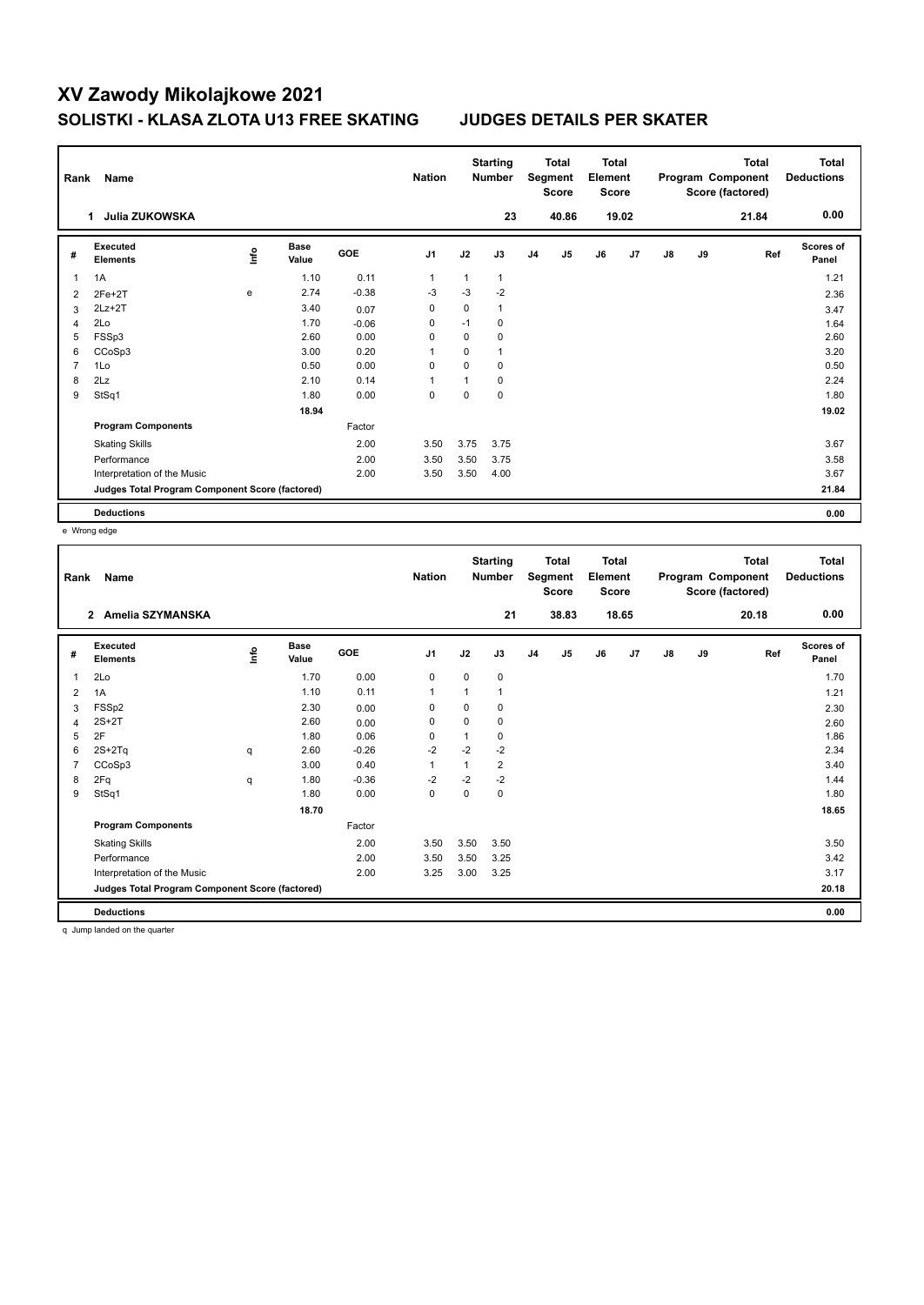| Rank           | Name                                            |         |                      |            | <b>Nation</b>  |             | <b>Starting</b><br><b>Number</b> |                | <b>Total</b><br>Segment<br><b>Score</b> | <b>Total</b><br>Element<br><b>Score</b> |                |    |    | <b>Total</b><br>Program Component<br>Score (factored) | <b>Total</b><br><b>Deductions</b> |
|----------------|-------------------------------------------------|---------|----------------------|------------|----------------|-------------|----------------------------------|----------------|-----------------------------------------|-----------------------------------------|----------------|----|----|-------------------------------------------------------|-----------------------------------|
|                | Katarzyna KOSNIEWSKA<br>3                       |         |                      |            |                |             | 19                               |                | 37.87                                   |                                         | 18.19          |    |    | 19.68                                                 | 0.00                              |
| #              | Executed<br><b>Elements</b>                     | ١nto    | <b>Base</b><br>Value | <b>GOE</b> | J <sub>1</sub> | J2          | J3                               | J <sub>4</sub> | J5                                      | J6                                      | J <sub>7</sub> | J8 | J9 | Ref                                                   | Scores of<br>Panel                |
| $\overline{1}$ | 1A+1Eu+2S*                                      | $\star$ | 1.60                 | $-0.04$    | $\mathbf 0$    | $\mathbf 0$ | $-1$                             |                |                                         |                                         |                |    |    |                                                       | 1.56                              |
| 2              | 2F                                              |         | 1.80                 | 0.00       | 0              | $\Omega$    | $\Omega$                         |                |                                         |                                         |                |    |    |                                                       | 1.80                              |
| 3              | 2Lo+1A+SEQ                                      |         | 2.24                 | 0.00       | 0              | $\Omega$    | 0                                |                |                                         |                                         |                |    |    |                                                       | 2.24                              |
| 4              | FCCoSp3                                         |         | 3.00                 | 0.30       | $\overline{1}$ | 1           |                                  |                |                                         |                                         |                |    |    |                                                       | 3.30                              |
| 5              | StSqB                                           |         | 1.50                 | 0.05       | 0              | 1           | 0                                |                |                                         |                                         |                |    |    |                                                       | 1.55                              |
| 6              | 2Lo                                             |         | 1.70                 | 0.00       | 0              | 0           | 0                                |                |                                         |                                         |                |    |    |                                                       | 1.70                              |
| $\overline{7}$ | 2S                                              |         | 1.30                 | 0.00       | $\mathbf 0$    | 0           | 0                                |                |                                         |                                         |                |    |    |                                                       | 1.30                              |
| 8              | 2Fq                                             | q       | 1.80                 | $-0.36$    | $-2$           | $-2$        | $-2$                             |                |                                         |                                         |                |    |    |                                                       | 1.44                              |
| 9              | CCoSp3                                          |         | 3.00                 | 0.30       | $\mathbf{1}$   | 1           | 1                                |                |                                         |                                         |                |    |    |                                                       | 3.30                              |
|                |                                                 |         | 17.94                |            |                |             |                                  |                |                                         |                                         |                |    |    |                                                       | 18.19                             |
|                | <b>Program Components</b>                       |         |                      | Factor     |                |             |                                  |                |                                         |                                         |                |    |    |                                                       |                                   |
|                | <b>Skating Skills</b>                           |         |                      | 2.00       | 3.50           | 3.50        | 3.25                             |                |                                         |                                         |                |    |    |                                                       | 3.42                              |
|                | Performance                                     |         |                      | 2.00       | 3.25           | 3.50        | 3.00                             |                |                                         |                                         |                |    |    |                                                       | 3.25                              |
|                | Interpretation of the Music                     |         |                      | 2.00       | 3.00           | 3.50        | 3.00                             |                |                                         |                                         |                |    |    |                                                       | 3.17                              |
|                | Judges Total Program Component Score (factored) |         |                      |            |                |             |                                  |                |                                         |                                         |                |    |    |                                                       | 19.68                             |
|                | <b>Deductions</b>                               |         |                      |            |                |             |                                  |                |                                         |                                         |                |    |    |                                                       | 0.00                              |

\* Invalid element q Jump landed on the quarter

| Rank | Name                                            |      |                      |            | <b>Nation</b> |          | <b>Starting</b><br><b>Number</b> |                | <b>Total</b><br>Segment<br><b>Score</b> | Total<br>Element<br><b>Score</b> |       |               |    | <b>Total</b><br>Program Component<br>Score (factored) | <b>Total</b><br><b>Deductions</b> |
|------|-------------------------------------------------|------|----------------------|------------|---------------|----------|----------------------------------|----------------|-----------------------------------------|----------------------------------|-------|---------------|----|-------------------------------------------------------|-----------------------------------|
|      | 4 Amelia GASIOR                                 |      |                      |            |               |          | 22                               |                | 36.66                                   |                                  | 16.14 |               |    | 21.02                                                 | $-0.50$                           |
| #    | Executed<br><b>Elements</b>                     | lnfo | <b>Base</b><br>Value | <b>GOE</b> | J1            | J2       | J3                               | J <sub>4</sub> | J5                                      | J6                               | J7    | $\mathsf{J}8$ | J9 | Ref                                                   | <b>Scores of</b><br>Panel         |
| 1    | 2F                                              |      | 1.80                 | 0.00       | 0             | 0        | 0                                |                |                                         |                                  |       |               |    |                                                       | 1.80                              |
| 2    | $2Lo+2T$                                        |      | 3.00                 | 0.00       | 0             | 0        | 0                                |                |                                         |                                  |       |               |    |                                                       | 3.00                              |
| 3    | 1A                                              |      | 1.10                 | 0.07       | 0             | 1        | 1                                |                |                                         |                                  |       |               |    |                                                       | 1.17                              |
| 4    | CCoSp2V                                         |      | 1.88                 | $-0.13$    | 0             | $-1$     | $-1$                             |                |                                         |                                  |       |               |    |                                                       | 1.75                              |
| 5    | 2Lo                                             |      | 1.70                 | $-0.34$    | $-2$          | $-2$     | -2                               |                |                                         |                                  |       |               |    |                                                       | 1.36                              |
| 6    | 2F                                              |      | 1.80                 | $-0.90$    | $-5$          | $-5$     | $-5$                             |                |                                         |                                  |       |               |    |                                                       | 0.90                              |
|      | StSqB                                           |      | 1.50                 | 0.00       | $\Omega$      | $\Omega$ | 0                                |                |                                         |                                  |       |               |    |                                                       | 1.50                              |
| 8    | $2S+2T$                                         |      | 2.60                 | $-0.09$    | $-1$          | $-1$     | 0                                |                |                                         |                                  |       |               |    |                                                       | 2.51                              |
| 9    | FSSp2                                           |      | 2.30                 | $-0.15$    | $-2$          | $\Omega$ | $\mathbf 0$                      |                |                                         |                                  |       |               |    |                                                       | 2.15                              |
|      |                                                 |      | 17.68                |            |               |          |                                  |                |                                         |                                  |       |               |    |                                                       | 16.14                             |
|      | <b>Program Components</b>                       |      |                      | Factor     |               |          |                                  |                |                                         |                                  |       |               |    |                                                       |                                   |
|      | <b>Skating Skills</b>                           |      |                      | 2.00       | 3.25          | 3.50     | 3.50                             |                |                                         |                                  |       |               |    |                                                       | 3.42                              |
|      | Performance                                     |      |                      | 2.00       | 3.25          | 3.25     | 3.75                             |                |                                         |                                  |       |               |    |                                                       | 3.42                              |
|      | Interpretation of the Music                     |      |                      | 2.00       | 3.50          | 3.50     | 4.00                             |                |                                         |                                  |       |               |    |                                                       | 3.67                              |
|      | Judges Total Program Component Score (factored) |      |                      |            |               |          |                                  |                |                                         |                                  |       |               |    |                                                       | 21.02                             |
|      | <b>Deductions</b>                               |      | Falls:               | $-0.50$    |               |          |                                  |                |                                         |                                  |       |               |    |                                                       | $-0.50$                           |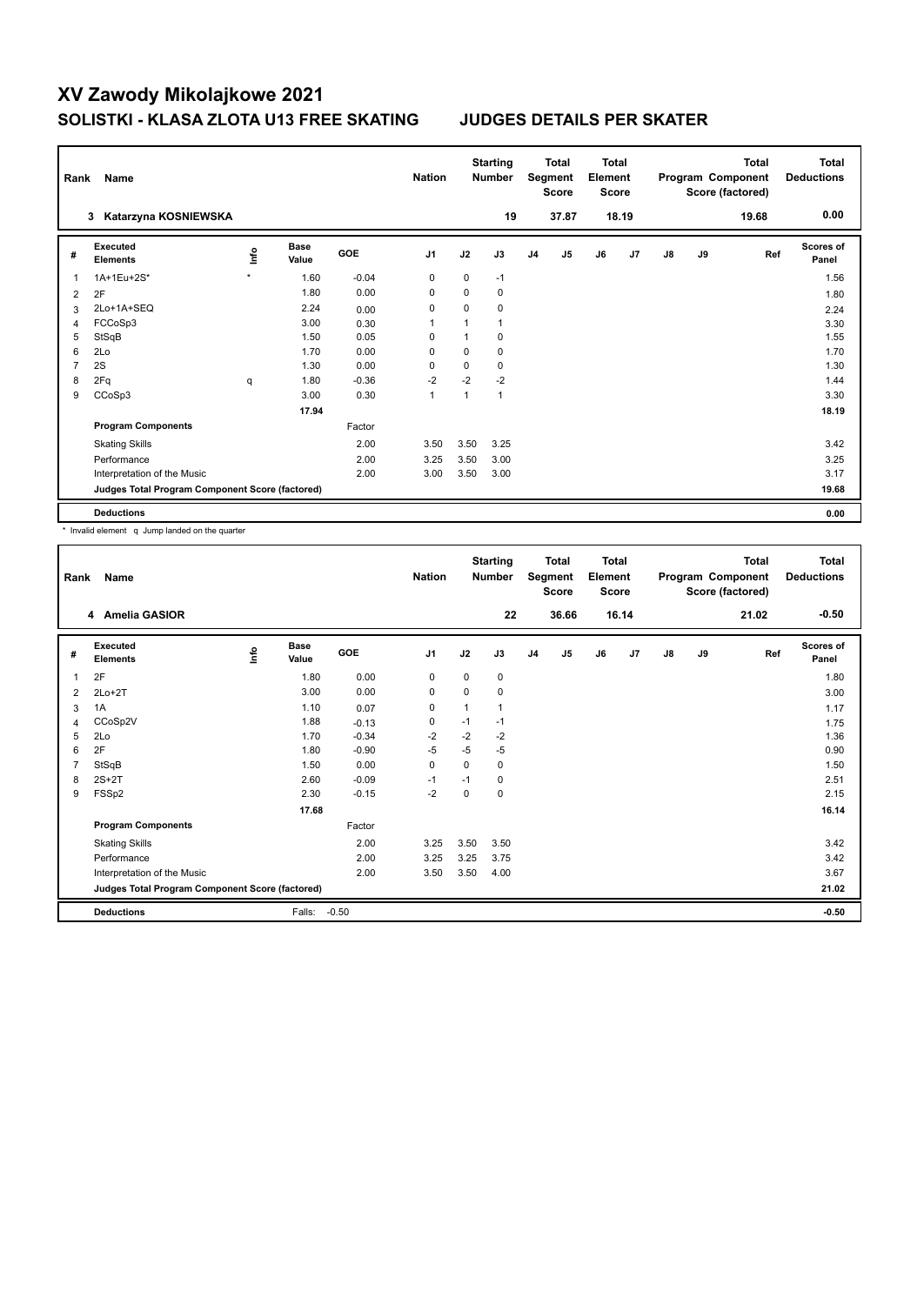| Rank           | Name                                            |                          |                      |              | <b>Nation</b>  |              | <b>Starting</b><br>Number |                | <b>Total</b><br>Segment<br><b>Score</b> | <b>Total</b><br>Element<br><b>Score</b> |       |    |    | <b>Total</b><br>Program Component<br>Score (factored) |     | <b>Total</b><br><b>Deductions</b> |
|----------------|-------------------------------------------------|--------------------------|----------------------|--------------|----------------|--------------|---------------------------|----------------|-----------------------------------------|-----------------------------------------|-------|----|----|-------------------------------------------------------|-----|-----------------------------------|
|                | 5 Amelia WOJTYNA                                |                          |                      |              |                |              | 17                        |                | 35.94                                   |                                         | 18.28 |    |    | 17.66                                                 |     | 0.00                              |
| #              | Executed<br><b>Elements</b>                     | lnfo                     | <b>Base</b><br>Value | GOE          | J <sub>1</sub> | J2           | J3                        | J <sub>4</sub> | J5                                      | J6                                      | J7    | J8 | J9 |                                                       | Ref | <b>Scores of</b><br>Panel         |
| 1              | $2Lz+2T$                                        |                          | 3.40                 | 0.14         | $\mathbf 0$    | 1            | $\mathbf{1}$              |                |                                         |                                         |       |    |    |                                                       |     | 3.54                              |
| $\overline{2}$ | $2F+2T$                                         |                          | 3.10                 | 0.00         | $\mathbf 0$    | $\pmb{0}$    | $\mathbf 0$               |                |                                         |                                         |       |    |    |                                                       |     | 3.10                              |
| 3              | CCoSp1V                                         |                          | 1.50                 | $-0.20$      | $\mathbf 0$    | $-1$         | $-3$                      |                |                                         |                                         |       |    |    |                                                       |     | 1.30                              |
| 4              | StSqB                                           |                          | 1.50                 | 0.00         | $\mathbf 0$    | $\mathbf 0$  | $\mathbf 0$               |                |                                         |                                         |       |    |    |                                                       |     | 1.50                              |
| 5              | 2Lz                                             |                          | 2.10                 | 0.00         | $\mathbf 0$    | $\mathbf 0$  | $\mathbf 0$               |                |                                         |                                         |       |    |    |                                                       |     | 2.10                              |
| 6              | 2Lo                                             |                          | 1.70                 | 0.00         | $\mathbf 0$    | 0            | $\mathbf 0$               |                |                                         |                                         |       |    |    |                                                       |     | 1.70                              |
| $\overline{7}$ | 2F                                              |                          | 1.80                 | $-0.06$      | $-1$           | $\pmb{0}$    | $\mathbf 0$               |                |                                         |                                         |       |    |    |                                                       |     | 1.74                              |
| 8              | FCCoSp3                                         |                          | 3.00                 | $-0.80$      | $-3$           | $-2$         | -3                        |                |                                         |                                         |       |    |    |                                                       |     | 2.20                              |
| 9              | 1A                                              |                          | 1.10                 | 0.00         | $\mathbf 0$    | $\mathbf 0$  | $\mathbf 0$               |                |                                         |                                         |       |    |    |                                                       |     | 1.10                              |
|                |                                                 |                          | 19.20                |              |                |              |                           |                |                                         |                                         |       |    |    |                                                       |     | 18.28                             |
|                | <b>Program Components</b>                       |                          |                      | Factor       |                |              |                           |                |                                         |                                         |       |    |    |                                                       |     |                                   |
|                | <b>Skating Skills</b>                           |                          |                      | 2.00         | 3.25           | 3.50         | 3.25                      |                |                                         |                                         |       |    |    |                                                       |     | 3.33                              |
|                | Performance                                     |                          |                      | 2.00         | 3.00           | 3.25         | 2.00                      |                |                                         |                                         |       |    |    |                                                       |     | 2.75                              |
|                | Interpretation of the Music                     |                          |                      | 2.00         | 3.00           | 3.25         | 2.00                      |                |                                         |                                         |       |    |    |                                                       |     | 2.75                              |
|                | Judges Total Program Component Score (factored) |                          |                      |              |                |              |                           |                |                                         |                                         |       |    |    |                                                       |     | 17.66                             |
|                | <b>Deductions</b>                               |                          |                      |              |                |              |                           |                |                                         |                                         |       |    |    |                                                       |     | 0.00                              |
|                |                                                 |                          |                      |              |                |              |                           |                |                                         |                                         |       |    |    |                                                       |     |                                   |
|                |                                                 |                          |                      |              |                |              |                           |                |                                         |                                         |       |    |    |                                                       |     |                                   |
| Rank           | Name                                            |                          |                      |              | <b>Nation</b>  |              | <b>Starting</b><br>Number |                | <b>Total</b><br>Segment<br><b>Score</b> | <b>Total</b><br>Element<br><b>Score</b> |       |    |    | <b>Total</b><br>Program Component<br>Score (factored) |     | <b>Total</b><br><b>Deductions</b> |
|                | 6 Julia SUBOCZ                                  |                          |                      |              |                |              | $\mathbf{1}$              |                | 35.82                                   |                                         | 16.82 |    |    | 19.00                                                 |     | 0.00                              |
| #              | Executed<br>Elements                            | ١nf٥                     | <b>Base</b><br>Value | GOE          | J <sub>1</sub> | J2           | J3                        | J4             | J5                                      | J6                                      | J7    | J8 | J9 |                                                       | Ref | <b>Scores of</b><br>Panel         |
| $\mathbf{1}$   | 2S                                              |                          | 1.30                 | 0.04         | $\mathbf 0$    | $\mathbf{1}$ | $\mathbf 0$               |                |                                         |                                         |       |    |    |                                                       |     | 1.34                              |
| $\overline{2}$ |                                                 | q                        | 2.60                 | $-0.26$      | $-2$           | $-2$         | $-2$                      |                |                                         |                                         |       |    |    |                                                       |     | 2.34                              |
|                | $2T+2Tq$                                        |                          | 3.00                 |              | $\Omega$       | $\Omega$     | $-1$                      |                |                                         |                                         |       |    |    |                                                       |     |                                   |
| 3              | CCoSp3<br>StSq1                                 |                          | 1.80                 | $-0.10$      | $\mathbf 0$    | $\mathbf{1}$ | $\mathbf 0$               |                |                                         |                                         |       |    |    |                                                       |     | 2.90                              |
| 4<br>5         | 2S                                              |                          | 1.30                 | 0.06<br>0.04 | $\mathbf 0$    | $\mathbf{1}$ | $\mathbf 0$               |                |                                         |                                         |       |    |    |                                                       |     | 1.86<br>1.34                      |
| 6              | 2Lo                                             |                          | 1.70                 | $-0.57$      | $-3$           | $-3$         | -4                        |                |                                         |                                         |       |    |    |                                                       |     | 1.13                              |
| $\overline{7}$ | 1A+2Loq                                         | q                        | 2.80                 | $-0.74$      | $-4$           | $-4$         | $-5$                      |                |                                         |                                         |       |    |    |                                                       |     | 2.06                              |
| 8              | FCCoSp3                                         |                          | 3.00                 | $-0.30$      | $-1$           | $-1$         | $-1$                      |                |                                         |                                         |       |    |    |                                                       |     | 2.70                              |
| 9              | 2F<                                             | $\overline{\phantom{a}}$ | 1.44                 | $-0.29$      | $-2$           | $-2$         | $-2$                      |                |                                         |                                         |       |    |    |                                                       |     | 1.15                              |
|                |                                                 |                          | 18.94                |              |                |              |                           |                |                                         |                                         |       |    |    |                                                       |     | 16.82                             |
|                | <b>Program Components</b>                       |                          |                      | Factor       |                |              |                           |                |                                         |                                         |       |    |    |                                                       |     |                                   |
|                | <b>Skating Skills</b>                           |                          |                      | 2.00         | 3.00           | 3.00         | 3.00                      |                |                                         |                                         |       |    |    |                                                       |     | 3.00                              |
|                | Performance                                     |                          |                      | 2.00         | 3.25           | 3.50         | 3.00                      |                |                                         |                                         |       |    |    |                                                       |     | 3.25                              |
|                | Interpretation of the Music                     |                          |                      | 2.00         | 3.25           | 3.25         | 3.25                      |                |                                         |                                         |       |    |    |                                                       |     | 3.25                              |

**Deductions 0.00**

< Under-rotated jump q Jump landed on the quarter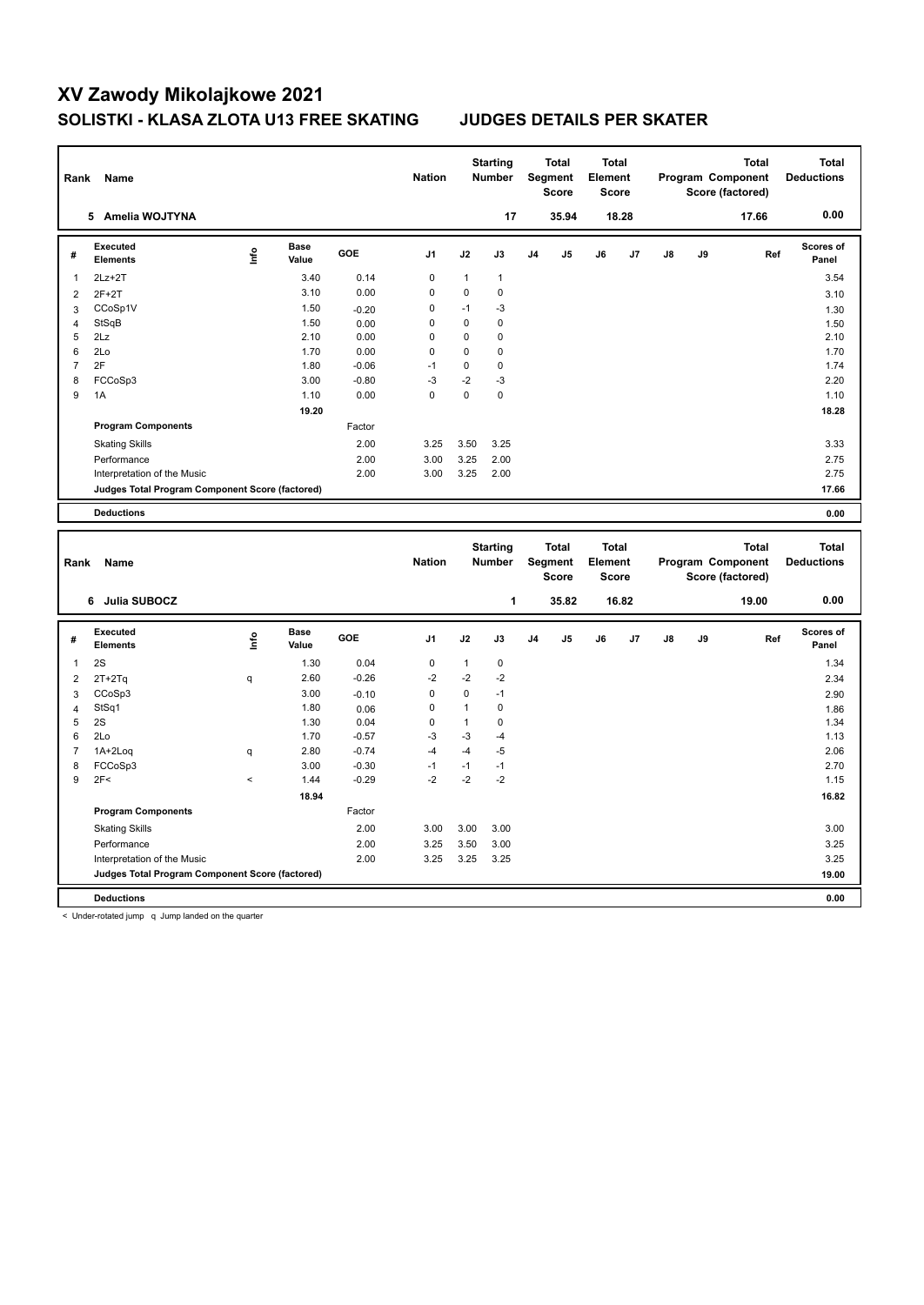| Rank           | Name                                            |               |                      |            | <b>Nation</b>  |             | <b>Starting</b><br><b>Number</b> |                | <b>Total</b><br>Segment<br><b>Score</b> | <b>Total</b><br>Element<br><b>Score</b> |                |               |    | <b>Total</b><br>Program Component<br>Score (factored) | Total<br><b>Deductions</b> |
|----------------|-------------------------------------------------|---------------|----------------------|------------|----------------|-------------|----------------------------------|----------------|-----------------------------------------|-----------------------------------------|----------------|---------------|----|-------------------------------------------------------|----------------------------|
|                | <b>Emilia SZWECHOWICZ</b><br>7                  |               |                      |            |                |             | 18                               |                | 35.10                                   |                                         | 17.28          |               |    | 17.82                                                 | 0.00                       |
| #              | Executed<br><b>Elements</b>                     | $\frac{6}{2}$ | <b>Base</b><br>Value | <b>GOE</b> | J <sub>1</sub> | J2          | J3                               | J <sub>4</sub> | J5                                      | J6                                      | J <sub>7</sub> | $\mathsf{J}8$ | J9 | Ref                                                   | Scores of<br>Panel         |
| 1              | 1A+2Lo                                          |               | 2.80                 | 0.00       | 0              | $\mathbf 0$ | 0                                |                |                                         |                                         |                |               |    |                                                       | 2.80                       |
| 2              | $2S+2Log$                                       | q             | 3.00                 | $-0.34$    | -2             | $-2$        | $-2$                             |                |                                         |                                         |                |               |    |                                                       | 2.66                       |
| 3              | 2Fq                                             | q             | 1.80                 | $-0.36$    | $-2$           | $-2$        | $-2$                             |                |                                         |                                         |                |               |    |                                                       | 1.44                       |
| 4              | 2T                                              |               | 1.30                 | 0.00       | 0              | 0           | 0                                |                |                                         |                                         |                |               |    |                                                       | 1.30                       |
| 5              | CCoSp3                                          |               | 3.00                 | 0.30       | 1              |             | 1                                |                |                                         |                                         |                |               |    |                                                       | 3.30                       |
| 6              | 2S                                              |               | 1.30                 | $-0.09$    | $-2$           | $\mathbf 0$ | 0                                |                |                                         |                                         |                |               |    |                                                       | 1.21                       |
| $\overline{7}$ | FSS <sub>p2</sub>                               |               | 2.30                 | $-0.23$    | $-1$           | $-1$        | $-1$                             |                |                                         |                                         |                |               |    |                                                       | 2.07                       |
| 8              | StSqB                                           |               | 1.50                 | $-0.10$    | 0              | $-2$        | 0                                |                |                                         |                                         |                |               |    |                                                       | 1.40                       |
| 9              | 2F<                                             | $\hat{}$      | 1.44                 | $-0.34$    | $-2$           | $-2$        | $-3$                             |                |                                         |                                         |                |               |    |                                                       | 1.10                       |
|                |                                                 |               | 18.44                |            |                |             |                                  |                |                                         |                                         |                |               |    |                                                       | 17.28                      |
|                | <b>Program Components</b>                       |               |                      | Factor     |                |             |                                  |                |                                         |                                         |                |               |    |                                                       |                            |
|                | <b>Skating Skills</b>                           |               |                      | 2.00       | 3.25           | 3.25        | 3.25                             |                |                                         |                                         |                |               |    |                                                       | 3.25                       |
|                | Performance                                     |               |                      | 2.00       | 3.00           | 3.00        | 2.50                             |                |                                         |                                         |                |               |    |                                                       | 2.83                       |
|                | Interpretation of the Music                     |               |                      | 2.00       | 3.00           | 3.00        | 2.50                             |                |                                         |                                         |                |               |    |                                                       | 2.83                       |
|                | Judges Total Program Component Score (factored) |               |                      |            |                |             |                                  |                |                                         |                                         |                |               |    |                                                       | 17.82                      |
|                | <b>Deductions</b>                               |               |                      |            |                |             |                                  |                |                                         |                                         |                |               |    |                                                       | 0.00                       |

< Under-rotated jump q Jump landed on the quarter

| Rank | Name                                            |         |                      |            | <b>Nation</b>  |      | <b>Starting</b><br><b>Number</b> |                | Total<br>Segment<br><b>Score</b> | <b>Total</b><br>Element<br><b>Score</b> |       |               |    | <b>Total</b><br>Program Component<br>Score (factored) | <b>Total</b><br><b>Deductions</b> |
|------|-------------------------------------------------|---------|----------------------|------------|----------------|------|----------------------------------|----------------|----------------------------------|-----------------------------------------|-------|---------------|----|-------------------------------------------------------|-----------------------------------|
|      | Klara JASIK<br>8                                |         |                      |            |                |      | 12                               |                | 33.69                            |                                         | 16.69 |               |    | 17.00                                                 | 0.00                              |
| #    | Executed<br><b>Elements</b>                     | ١nto    | <b>Base</b><br>Value | <b>GOE</b> | J <sub>1</sub> | J2   | J3                               | J <sub>4</sub> | J5                               | J6                                      | J7    | $\mathsf{J}8$ | J9 | Ref                                                   | <b>Scores of</b><br>Panel         |
| 1    | 1A+2Loq                                         | q       | 2.80                 | $-0.34$    | $-2$           | $-2$ | $-2$                             |                |                                  |                                         |       |               |    |                                                       | 2.46                              |
| 2    | $2S+2T<$                                        | $\,<\,$ | 2.34                 | $-0.26$    | $-2$           | $-2$ | $-2$                             |                |                                  |                                         |       |               |    |                                                       | 2.08                              |
| 3    | 2Lzq                                            | q       | 2.10                 | $-0.42$    | $-2$           | $-2$ | $-2$                             |                |                                  |                                         |       |               |    |                                                       | 1.68                              |
| 4    | 2T                                              |         | 1.30                 | 0.00       | 0              | 0    | 0                                |                |                                  |                                         |       |               |    |                                                       | 1.30                              |
| 5    | FSSp2                                           |         | 2.30                 | 0.08       | 0              | 1    | 0                                |                |                                  |                                         |       |               |    |                                                       | 2.38                              |
| 6    | StSqB                                           |         | 1.50                 | $-0.05$    | $-1$           | 0    | 0                                |                |                                  |                                         |       |               |    |                                                       | 1.45                              |
| 7    | 2Lz<                                            | $\,<\,$ | 1.68                 | $-0.39$    | $-2$           | $-2$ | $-3$                             |                |                                  |                                         |       |               |    |                                                       | 1.29                              |
| 8    | 2Lo<                                            | $\prec$ | 1.36                 | $-0.41$    | $-2$           | $-3$ | $-4$                             |                |                                  |                                         |       |               |    |                                                       | 0.95                              |
| 9    | CCoSp3                                          |         | 3.00                 | 0.10       | $\mathbf 0$    | 0    | $\mathbf{1}$                     |                |                                  |                                         |       |               |    |                                                       | 3.10                              |
|      |                                                 |         | 18.38                |            |                |      |                                  |                |                                  |                                         |       |               |    |                                                       | 16.69                             |
|      | <b>Program Components</b>                       |         |                      | Factor     |                |      |                                  |                |                                  |                                         |       |               |    |                                                       |                                   |
|      | <b>Skating Skills</b>                           |         |                      | 2.00       | 3.00           | 3.00 | 3.00                             |                |                                  |                                         |       |               |    |                                                       | 3.00                              |
|      | Performance                                     |         |                      | 2.00       | 3.00           | 2.75 | 2.50                             |                |                                  |                                         |       |               |    |                                                       | 2.75                              |
|      | Interpretation of the Music                     |         |                      | 2.00       | 2.75           | 3.00 | 2.50                             |                |                                  |                                         |       |               |    |                                                       | 2.75                              |
|      | Judges Total Program Component Score (factored) |         |                      |            |                |      |                                  |                |                                  |                                         |       |               |    |                                                       | 17.00                             |
|      | <b>Deductions</b>                               |         |                      |            |                |      |                                  |                |                                  |                                         |       |               |    |                                                       | 0.00                              |
|      | .                                               |         |                      |            |                |      |                                  |                |                                  |                                         |       |               |    |                                                       |                                   |

< Under-rotated jump q Jump landed on the quarter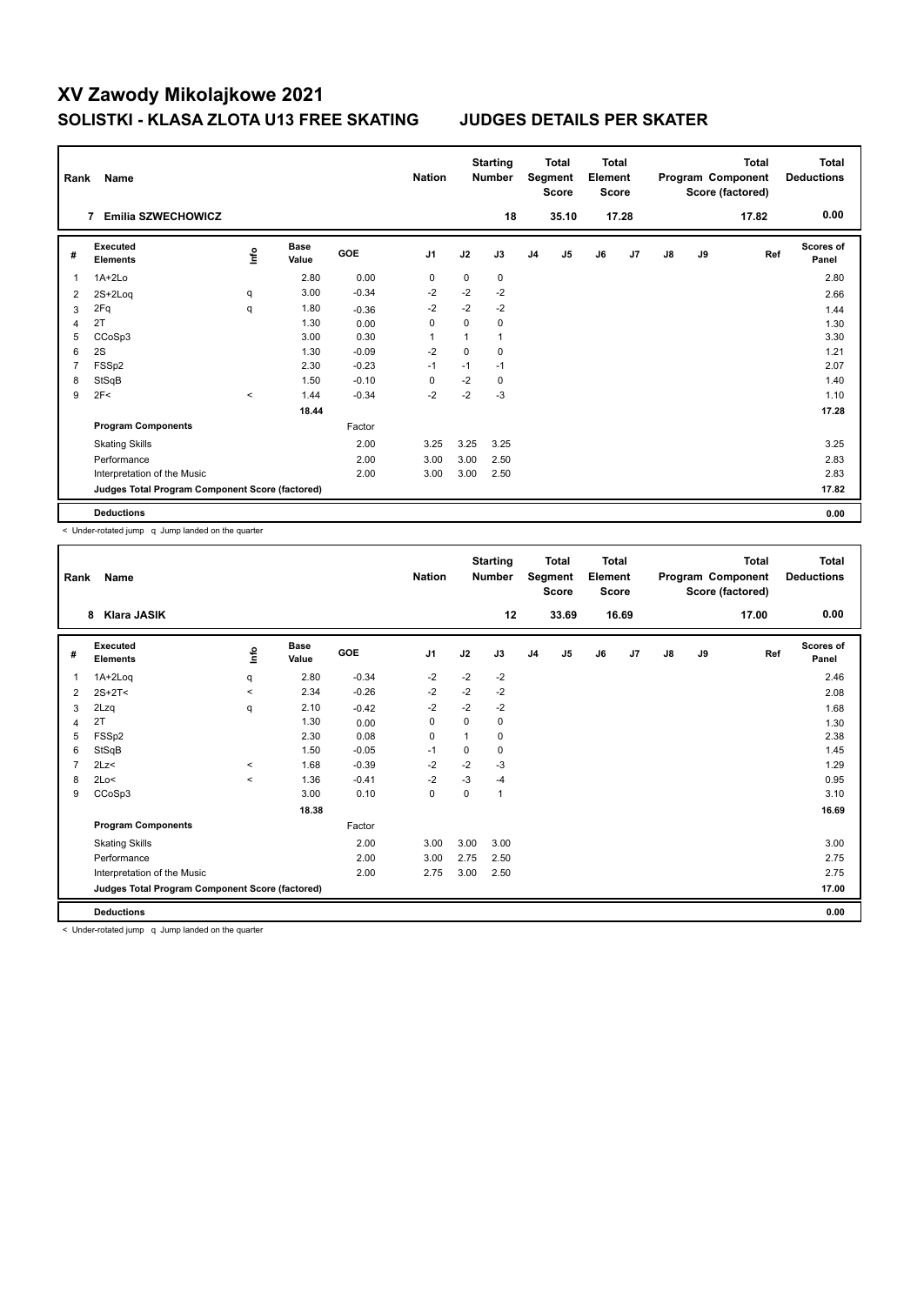| Rank           | Name                                            |         |                      |         | <b>Nation</b>  |      | <b>Starting</b><br><b>Number</b> |                | <b>Total</b><br>Segment<br><b>Score</b> | Total<br>Element<br><b>Score</b> |       |    |    | <b>Total</b><br>Program Component<br>Score (factored) | Total<br><b>Deductions</b> |
|----------------|-------------------------------------------------|---------|----------------------|---------|----------------|------|----------------------------------|----------------|-----------------------------------------|----------------------------------|-------|----|----|-------------------------------------------------------|----------------------------|
|                | Zofia WOYTON-ZAPART<br>9                        |         |                      |         |                |      | 16                               |                | 33.51                                   |                                  | 16.17 |    |    | 17.34                                                 | 0.00                       |
| #              | Executed<br><b>Elements</b>                     | ١nto    | <b>Base</b><br>Value | GOE     | J <sub>1</sub> | J2   | J3                               | J <sub>4</sub> | J <sub>5</sub>                          | J6                               | J7    | J8 | J9 | Ref                                                   | Scores of<br>Panel         |
| 1              | 2Lzq                                            | q       | 2.10                 | $-0.42$ | $-2$           | $-2$ | $-2$                             |                |                                         |                                  |       |    |    |                                                       | 1.68                       |
| 2              | 2F!<+2T                                         | $\prec$ | 2.74                 | $-0.48$ | -4             | $-3$ | $-3$                             |                |                                         |                                  |       |    |    |                                                       | 2.26                       |
| 3              | $2Lo+2Lo<$                                      | $\prec$ | 3.06                 | $-0.34$ | $-2$           | $-2$ | $-2$                             |                |                                         |                                  |       |    |    |                                                       | 2.72                       |
| 4              | CCoSp2                                          |         | 2.50                 | 0.00    | 0              | 0    | 0                                |                |                                         |                                  |       |    |    |                                                       | 2.50                       |
| 5              | StSq1                                           |         | 1.80                 | $-0.18$ | $-2$           | 0    | $-1$                             |                |                                         |                                  |       |    |    |                                                       | 1.62                       |
| 6              | 2Lz                                             | $\prec$ | 1.68                 | $-0.34$ | $-2$           | $-2$ | $-2$                             |                |                                         |                                  |       |    |    |                                                       | 1.34                       |
| $\overline{7}$ | $2F$ !<                                         | $\prec$ | 1.44                 | $-0.48$ | $-4$           | $-3$ | $-3$                             |                |                                         |                                  |       |    |    |                                                       | 0.96                       |
| 8              | FSSp3                                           |         | 2.60                 | $-0.17$ | 0              | $-2$ | 0                                |                |                                         |                                  |       |    |    |                                                       | 2.43                       |
| 9              | 2A<<                                            | <<      | 1.10                 | $-0.44$ | -4             | $-4$ | $-4$                             |                |                                         |                                  |       |    |    |                                                       | 0.66                       |
|                |                                                 |         | 19.02                |         |                |      |                                  |                |                                         |                                  |       |    |    |                                                       | 16.17                      |
|                | <b>Program Components</b>                       |         |                      | Factor  |                |      |                                  |                |                                         |                                  |       |    |    |                                                       |                            |
|                | <b>Skating Skills</b>                           |         |                      | 2.00    | 3.25           | 3.25 | 3.25                             |                |                                         |                                  |       |    |    |                                                       | 3.25                       |
|                | Performance                                     |         |                      | 2.00    | 2.75           | 3.00 | 2.25                             |                |                                         |                                  |       |    |    |                                                       | 2.67                       |
|                | Interpretation of the Music                     |         |                      | 2.00    | 3.00           | 3.00 | 2.25                             |                |                                         |                                  |       |    |    |                                                       | 2.75                       |
|                | Judges Total Program Component Score (factored) |         |                      |         |                |      |                                  |                |                                         |                                  |       |    |    |                                                       | 17.34                      |
|                | <b>Deductions</b>                               |         |                      |         |                |      |                                  |                |                                         |                                  |       |    |    |                                                       | 0.00                       |

< Under-rotated jump << Downgraded jump ! Not clear edge q Jump landed on the quarter

| Rank           | Name                                            |      |                      |         | <b>Nation</b>  |          | <b>Starting</b><br><b>Number</b> |                | <b>Total</b><br>Segment<br><b>Score</b> | <b>Total</b><br>Element<br><b>Score</b> |       |               |    | <b>Total</b><br>Program Component<br>Score (factored) | <b>Total</b><br><b>Deductions</b> |
|----------------|-------------------------------------------------|------|----------------------|---------|----------------|----------|----------------------------------|----------------|-----------------------------------------|-----------------------------------------|-------|---------------|----|-------------------------------------------------------|-----------------------------------|
| 10             | <b>Maria UFNALEWSKA</b>                         |      |                      |         |                |          | 15                               |                | 33.47                                   |                                         | 16.45 |               |    | 17.02                                                 | 0.00                              |
| #              | Executed<br><b>Elements</b>                     | ١nf٥ | <b>Base</b><br>Value | GOE     | J <sub>1</sub> | J2       | J3                               | J <sub>4</sub> | J5                                      | J6                                      | J7    | $\mathsf{J}8$ | J9 | Ref                                                   | <b>Scores of</b><br>Panel         |
| $\mathbf{1}$   | 1A                                              |      | 1.10                 | 0.04    | $\mathbf{1}$   | 0        | 0                                |                |                                         |                                         |       |               |    |                                                       | 1.14                              |
| $\overline{2}$ | 2Lo                                             |      | 1.70                 | $-0.11$ | 0              | $-1$     | $-1$                             |                |                                         |                                         |       |               |    |                                                       | 1.59                              |
| 3              | 2F                                              |      | 1.80                 | 0.00    | 0              | 0        | 0                                |                |                                         |                                         |       |               |    |                                                       | 1.80                              |
| 4              | CCoSp3                                          |      | 3.00                 | $-0.30$ | $-1$           | $-1$     | $-1$                             |                |                                         |                                         |       |               |    |                                                       | 2.70                              |
| 5              | 2Lo                                             |      | 1.70                 | 0.00    | 0              | 0        | 0                                |                |                                         |                                         |       |               |    |                                                       | 1.70                              |
| 6              | $2F+1T$                                         |      | 2.20                 | $-0.78$ | $-3$           | $-5$     | $-5$                             |                |                                         |                                         |       |               |    |                                                       | 1.42                              |
| $\overline{7}$ | $2S+2T$                                         |      | 2.60                 | $-0.43$ | $-3$           | $-3$     | $-4$                             |                |                                         |                                         |       |               |    |                                                       | 2.17                              |
| 8              | FCSSp3                                          |      | 2.60                 | $-0.17$ | 0              | $-1$     | $-1$                             |                |                                         |                                         |       |               |    |                                                       | 2.43                              |
| 9              | StSqB                                           |      | 1.50                 | 0.00    | $\mathbf 0$    | $\Omega$ | 0                                |                |                                         |                                         |       |               |    |                                                       | 1.50                              |
|                |                                                 |      | 18.20                |         |                |          |                                  |                |                                         |                                         |       |               |    |                                                       | 16.45                             |
|                | <b>Program Components</b>                       |      |                      | Factor  |                |          |                                  |                |                                         |                                         |       |               |    |                                                       |                                   |
|                | <b>Skating Skills</b>                           |      |                      | 2.00    | 3.25           | 3.25     | 3.00                             |                |                                         |                                         |       |               |    |                                                       | 3.17                              |
|                | Performance                                     |      |                      | 2.00    | 3.00           | 3.00     | 2.00                             |                |                                         |                                         |       |               |    |                                                       | 2.67                              |
|                | Interpretation of the Music                     |      |                      | 2.00    | 3.00           | 3.00     | 2.00                             |                |                                         |                                         |       |               |    |                                                       | 2.67                              |
|                | Judges Total Program Component Score (factored) |      |                      |         |                |          |                                  |                |                                         |                                         |       |               |    |                                                       | 17.02                             |
|                | <b>Deductions</b>                               |      |                      |         |                |          |                                  |                |                                         |                                         |       |               |    |                                                       | 0.00                              |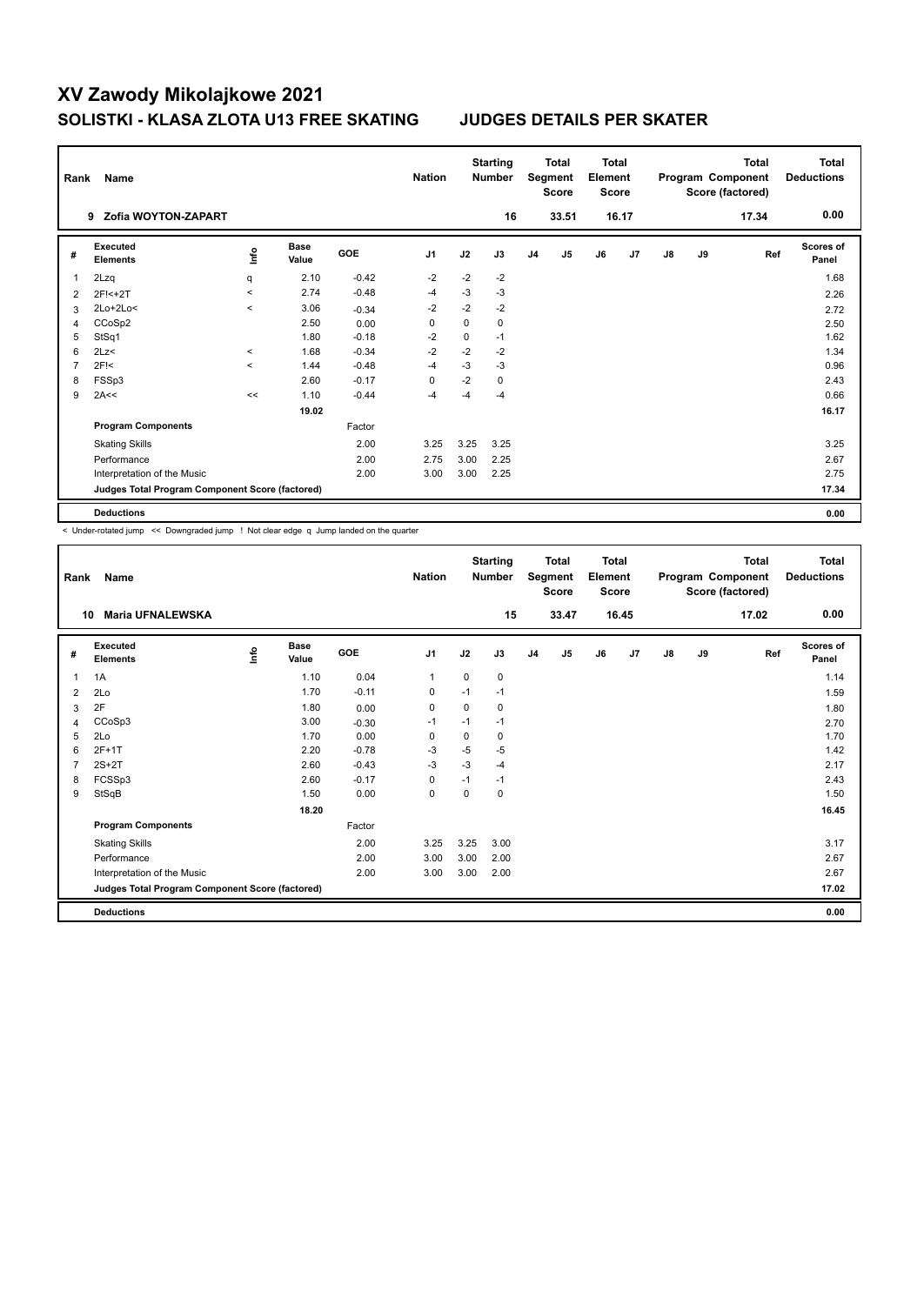| Rank | Name                                            |         |               |            | <b>Nation</b>  |              | <b>Starting</b><br><b>Number</b> |                | <b>Total</b><br>Segment<br>Score | <b>Total</b><br>Element<br><b>Score</b> |       |    |    | <b>Total</b><br>Program Component<br>Score (factored) | <b>Total</b><br><b>Deductions</b> |
|------|-------------------------------------------------|---------|---------------|------------|----------------|--------------|----------------------------------|----------------|----------------------------------|-----------------------------------------|-------|----|----|-------------------------------------------------------|-----------------------------------|
| 11   | <b>Helena RUSZKOWSKA</b>                        |         |               |            |                |              | 14                               |                | 33.45                            |                                         | 16.29 |    |    | 17.66                                                 | $-0.50$                           |
| #    | <b>Executed</b><br><b>Elements</b>              | lnfo    | Base<br>Value | <b>GOE</b> | J <sub>1</sub> | J2           | J3                               | J <sub>4</sub> | J <sub>5</sub>                   | J6                                      | J7    | J8 | J9 | Ref                                                   | Scores of<br>Panel                |
| 1    | 2Lzq                                            | q       | 2.10          | $-1.05$    | $-5$           | $-5$         | $-5$                             |                |                                  |                                         |       |    |    |                                                       | 1.05                              |
| 2    | 1A                                              |         | 1.10          | 0.00       | 0              | 0            | 0                                |                |                                  |                                         |       |    |    |                                                       | 1.10                              |
| 3    | $2S+2Lo<$                                       | $\prec$ | 2.66          | $-0.68$    | $-5$           | $-5$         | $-5$                             |                |                                  |                                         |       |    |    |                                                       | 1.98                              |
| 4    | FSSp2                                           |         | 2.30          | $-0.08$    | $-1$           | 0            | 0                                |                |                                  |                                         |       |    |    |                                                       | 2.22                              |
| 5    | 2Lz                                             | $\prec$ | 1.68          | $-0.34$    | $-2$           | $-2$         | $-2$                             |                |                                  |                                         |       |    |    |                                                       | 1.34                              |
| 6    | 1A                                              |         | 1.10          | $-0.04$    | $\mathbf 0$    | $-1$         | $\mathbf 0$                      |                |                                  |                                         |       |    |    |                                                       | 1.06                              |
| 7    | StSq1                                           |         | 1.80          | $-0.12$    | 0              | 0            | $-2$                             |                |                                  |                                         |       |    |    |                                                       | 1.68                              |
| 8    | $2S+2Log$                                       | q       | 3.00          | $-0.34$    | $-2$           | $-2$         | $-2$                             |                |                                  |                                         |       |    |    |                                                       | 2.66                              |
| 9    | CCoSp3                                          |         | 3.00          | 0.20       | 0              | $\mathbf{1}$ | $\mathbf{1}$                     |                |                                  |                                         |       |    |    |                                                       | 3.20                              |
|      |                                                 |         | 18.74         |            |                |              |                                  |                |                                  |                                         |       |    |    |                                                       | 16.29                             |
|      | <b>Program Components</b>                       |         |               | Factor     |                |              |                                  |                |                                  |                                         |       |    |    |                                                       |                                   |
|      | <b>Skating Skills</b>                           |         |               | 2.00       | 3.00           | 3.00         | 3.50                             |                |                                  |                                         |       |    |    |                                                       | 3.17                              |
|      | Performance                                     |         |               | 2.00       | 3.00           | 2.50         | 3.00                             |                |                                  |                                         |       |    |    |                                                       | 2.83                              |
|      | Interpretation of the Music                     |         |               | 2.00       | 2.75           | 2.75         | 3.00                             |                |                                  |                                         |       |    |    |                                                       | 2.83                              |
|      | Judges Total Program Component Score (factored) |         |               |            |                |              |                                  |                |                                  |                                         |       |    |    |                                                       | 17.66                             |
|      | <b>Deductions</b>                               |         | Falls:        | $-0.50$    |                |              |                                  |                |                                  |                                         |       |    |    |                                                       | $-0.50$                           |

< Under-rotated jump q Jump landed on the quarter

| Rank | Name                                            |      |                      |            | <b>Nation</b>  |             | <b>Starting</b><br><b>Number</b> |                | <b>Total</b><br>Segment<br><b>Score</b> | <b>Total</b><br>Element<br><b>Score</b> |       |               |    | <b>Total</b><br>Program Component<br>Score (factored) | <b>Total</b><br><b>Deductions</b> |
|------|-------------------------------------------------|------|----------------------|------------|----------------|-------------|----------------------------------|----------------|-----------------------------------------|-----------------------------------------|-------|---------------|----|-------------------------------------------------------|-----------------------------------|
|      | <b>Paulina GUNIA</b><br>$12 \,$                 |      |                      |            |                |             | 13                               |                | 33.35                                   |                                         | 16.01 |               |    | 17.34                                                 | 0.00                              |
| #    | Executed<br><b>Elements</b>                     | lnfo | <b>Base</b><br>Value | <b>GOE</b> | J <sub>1</sub> | J2          | J3                               | J <sub>4</sub> | J5                                      | J6                                      | J7    | $\mathsf{J}8$ | J9 | Ref                                                   | Scores of<br>Panel                |
| 1    | 1A                                              |      | 1.10                 | 0.04       | 1              | 0           | 0                                |                |                                         |                                         |       |               |    |                                                       | 1.14                              |
| 2    | $2Lo+2Lo$                                       |      | 3.40                 | $-0.06$    | 0              | $\Omega$    | $-1$                             |                |                                         |                                         |       |               |    |                                                       | 3.34                              |
| 3    | $1Lz + 2T$                                      |      | 1.90                 | $-0.17$    | $-1$           | $-1$        | -2                               |                |                                         |                                         |       |               |    |                                                       | 1.73                              |
| 4    | 2S                                              |      | 1.30                 | 0.00       | 0              | $\Omega$    | 0                                |                |                                         |                                         |       |               |    |                                                       | 1.30                              |
| 5    | CCoSp3                                          |      | 3.00                 | 0.10       | $\Omega$       | $\Omega$    | 1                                |                |                                         |                                         |       |               |    |                                                       | 3.10                              |
| 6    | StSqB                                           |      | 1.50                 | $-0.10$    | $-1$           | $\mathbf 0$ | $-1$                             |                |                                         |                                         |       |               |    |                                                       | 1.40                              |
| 7    | 2T                                              |      | 1.30                 | 0.00       | 0              | $\Omega$    | 0                                |                |                                         |                                         |       |               |    |                                                       | 1.30                              |
| 8    | 2S                                              |      | 1.30                 | $-0.13$    | $-2$           | $\Omega$    | $-1$                             |                |                                         |                                         |       |               |    |                                                       | 1.17                              |
| 9    | FSSp1                                           |      | 2.00                 | $-0.47$    | $-2$           | $-2$        | $-3$                             |                |                                         |                                         |       |               |    |                                                       | 1.53                              |
|      |                                                 |      | 16.80                |            |                |             |                                  |                |                                         |                                         |       |               |    |                                                       | 16.01                             |
|      | <b>Program Components</b>                       |      |                      | Factor     |                |             |                                  |                |                                         |                                         |       |               |    |                                                       |                                   |
|      | <b>Skating Skills</b>                           |      |                      | 2.00       | 3.00           | 2.75        | 3.00                             |                |                                         |                                         |       |               |    |                                                       | 2.92                              |
|      | Performance                                     |      |                      | 2.00       | 2.75           | 2.75        | 3.00                             |                |                                         |                                         |       |               |    |                                                       | 2.83                              |
|      | Interpretation of the Music                     |      |                      | 2.00       | 2.75           | 2.75        | 3.25                             |                |                                         |                                         |       |               |    |                                                       | 2.92                              |
|      | Judges Total Program Component Score (factored) |      |                      |            |                |             |                                  |                |                                         |                                         |       |               |    |                                                       | 17.34                             |
|      | <b>Deductions</b>                               |      |                      |            |                |             |                                  |                |                                         |                                         |       |               |    |                                                       | 0.00                              |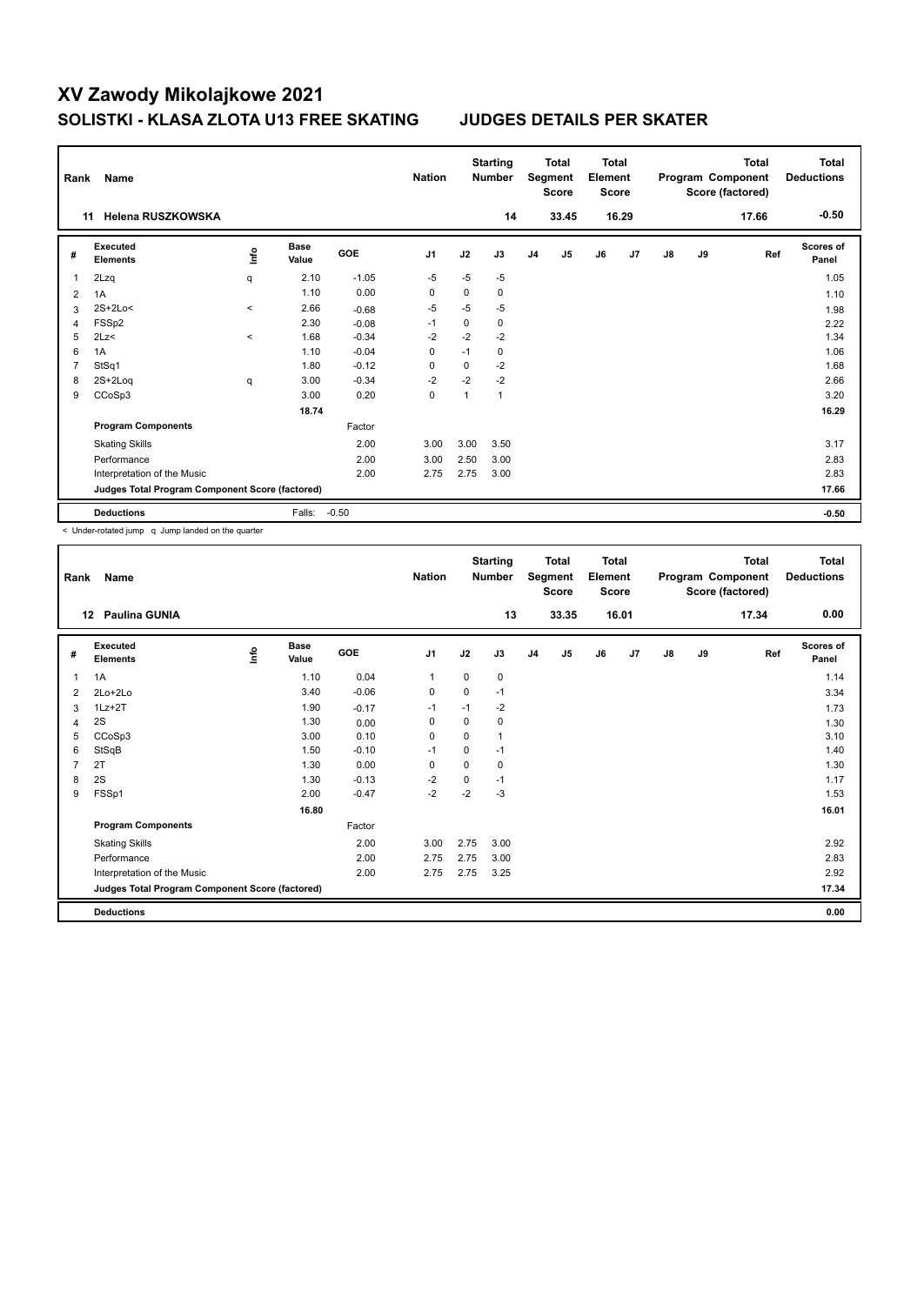| Rank           | Name                                            |         |                      |            | <b>Nation</b>  |      | <b>Starting</b><br><b>Number</b> |                | <b>Total</b><br>Segment<br><b>Score</b> | <b>Total</b><br>Element<br><b>Score</b> |       |               |    | <b>Total</b><br>Program Component<br>Score (factored) | <b>Total</b><br><b>Deductions</b> |
|----------------|-------------------------------------------------|---------|----------------------|------------|----------------|------|----------------------------------|----------------|-----------------------------------------|-----------------------------------------|-------|---------------|----|-------------------------------------------------------|-----------------------------------|
|                | <b>Weronika WITEK</b><br>13                     |         |                      |            |                |      | $\overline{7}$                   |                | 24.44                                   |                                         | 10.60 |               |    | 13.84                                                 | 0.00                              |
| #              | Executed<br><b>Elements</b>                     | ۴ů      | <b>Base</b><br>Value | <b>GOE</b> | J <sub>1</sub> | J2   | J3                               | J <sub>4</sub> | J5                                      | J6                                      | J7    | $\mathsf{J}8$ | J9 | Ref                                                   | <b>Scores of</b><br>Panel         |
| 1              | 1A                                              |         | 1.10                 | 0.00       | 0              | 0    | 0                                |                |                                         |                                         |       |               |    |                                                       | 1.10                              |
| $\overline{2}$ | $2S+2Lo<<$                                      | <<      | 1.80                 | $-0.52$    | $-4$           | $-4$ | $-4$                             |                |                                         |                                         |       |               |    |                                                       | 1.28                              |
| 3              | 2F<                                             | $\prec$ | 1.44                 | $-0.34$    | $-2$           | $-3$ | $-2$                             |                |                                         |                                         |       |               |    |                                                       | 1.10                              |
| 4              | FSSp2                                           |         | 2.30                 | $-0.15$    | $-2$           | 0    | $\mathbf 0$                      |                |                                         |                                         |       |               |    |                                                       | 2.15                              |
| 5              | 1A                                              |         | 1.10                 | 0.04       | 1              | 0    | 0                                |                |                                         |                                         |       |               |    |                                                       | 1.14                              |
| 6              | StSqB                                           |         | 1.50                 | $-0.25$    | $-2$           | $-1$ | $-2$                             |                |                                         |                                         |       |               |    |                                                       | 1.25                              |
| 7              | 2F<                                             | $\prec$ | 1.44                 | $-0.43$    | $-2$           | $-3$ | $-4$                             |                |                                         |                                         |       |               |    |                                                       | 1.01                              |
| 8              | $2S+1T$                                         |         | 1.70                 | $-0.13$    | $-1$           | 0    | $-2$                             |                |                                         |                                         |       |               |    |                                                       | 1.57                              |
| 9              | CCoSp                                           |         | 0.00                 | 0.00       |                |      |                                  |                |                                         |                                         |       |               |    |                                                       | 0.00                              |
|                |                                                 |         | 12.38                |            |                |      |                                  |                |                                         |                                         |       |               |    |                                                       | 10.60                             |
|                | <b>Program Components</b>                       |         |                      | Factor     |                |      |                                  |                |                                         |                                         |       |               |    |                                                       |                                   |
|                | <b>Skating Skills</b>                           |         |                      | 2.00       | 2.50           | 2.75 | 2.50                             |                |                                         |                                         |       |               |    |                                                       | 2.58                              |
|                | Performance                                     |         |                      | 2.00       | 2.50           | 2.50 | 1.50                             |                |                                         |                                         |       |               |    |                                                       | 2.17                              |
|                | Interpretation of the Music                     |         |                      | 2.00       | 2.50           | 2.50 | 1.50                             |                |                                         |                                         |       |               |    |                                                       | 2.17                              |
|                | Judges Total Program Component Score (factored) |         |                      |            |                |      |                                  |                |                                         |                                         |       |               |    |                                                       | 13.84                             |
|                | <b>Deductions</b>                               |         |                      |            |                |      |                                  |                |                                         |                                         |       |               |    |                                                       | 0.00                              |

< Under-rotated jump << Downgraded jump

| Rank           | Name                                            |      |                      |         | <b>Nation</b> |      | <b>Starting</b><br><b>Number</b> |                | <b>Total</b><br>Segment<br><b>Score</b> | <b>Total</b><br>Element<br><b>Score</b> |       |               |    | Total<br>Program Component<br>Score (factored) | <b>Total</b><br><b>Deductions</b> |
|----------------|-------------------------------------------------|------|----------------------|---------|---------------|------|----------------------------------|----------------|-----------------------------------------|-----------------------------------------|-------|---------------|----|------------------------------------------------|-----------------------------------|
|                | Gabriela OGONOWSKA<br>14                        |      |                      |         |               |      | 3                                |                | 24.29                                   |                                         | 10.31 |               |    | 13.98                                          | 0.00                              |
| #              | Executed<br><b>Elements</b>                     | lnfo | <b>Base</b><br>Value | GOE     | J1            | J2   | J3                               | J <sub>4</sub> | J5                                      | J6                                      | J7    | $\mathsf{J}8$ | J9 | Ref                                            | <b>Scores of</b><br>Panel         |
| 1              | 2S                                              |      | 1.30                 | $-0.56$ | $-4$          | $-4$ | $-5$                             |                |                                         |                                         |       |               |    |                                                | 0.74                              |
| 2              | 1A                                              |      | 1.10                 | $-0.22$ | $-2$          | $-2$ | $-2$                             |                |                                         |                                         |       |               |    |                                                | 0.88                              |
| 3              | $1F+1Lo$                                        |      | 1.00                 | 0.00    | 0             | 0    | 0                                |                |                                         |                                         |       |               |    |                                                | 1.00                              |
| 4              | 1A                                              |      | 1.10                 | $-0.04$ | 0             | 0    | $-1$                             |                |                                         |                                         |       |               |    |                                                | 1.06                              |
| 5              | FSSp1                                           |      | 2.00                 | $-0.07$ | $-1$          | 0    | 0                                |                |                                         |                                         |       |               |    |                                                | 1.93                              |
| 6              | StSqB                                           |      | 1.50                 | $-0.15$ | 0             | $-2$ | $-1$                             |                |                                         |                                         |       |               |    |                                                | 1.35                              |
| $\overline{7}$ | 2S                                              |      | 1.30                 | $-0.65$ | -5            | $-5$ | $-5$                             |                |                                         |                                         |       |               |    |                                                | 0.65                              |
| 8              | $1F+1Lo$                                        |      | 1.00                 | $-0.03$ | 0             | $-1$ | $-1$                             |                |                                         |                                         |       |               |    |                                                | 0.97                              |
| 9              | CCoSp1                                          |      | 2.00                 | $-0.27$ | -2            | $-1$ | $-1$                             |                |                                         |                                         |       |               |    |                                                | 1.73                              |
|                |                                                 |      | 12.30                |         |               |      |                                  |                |                                         |                                         |       |               |    |                                                | 10.31                             |
|                | <b>Program Components</b>                       |      |                      | Factor  |               |      |                                  |                |                                         |                                         |       |               |    |                                                |                                   |
|                | <b>Skating Skills</b>                           |      |                      | 2.00    | 2.25          | 2.50 | 2.25                             |                |                                         |                                         |       |               |    |                                                | 2.33                              |
|                | Performance                                     |      |                      | 2.00    | 2.25          | 2.50 | 2.25                             |                |                                         |                                         |       |               |    |                                                | 2.33                              |
|                | Interpretation of the Music                     |      |                      | 2.00    | 2.50          | 2.25 | 2.25                             |                |                                         |                                         |       |               |    |                                                | 2.33                              |
|                | Judges Total Program Component Score (factored) |      |                      |         |               |      |                                  |                |                                         |                                         |       |               |    |                                                | 13.98                             |
|                | <b>Deductions</b>                               |      |                      |         |               |      |                                  |                |                                         |                                         |       |               |    |                                                | 0.00                              |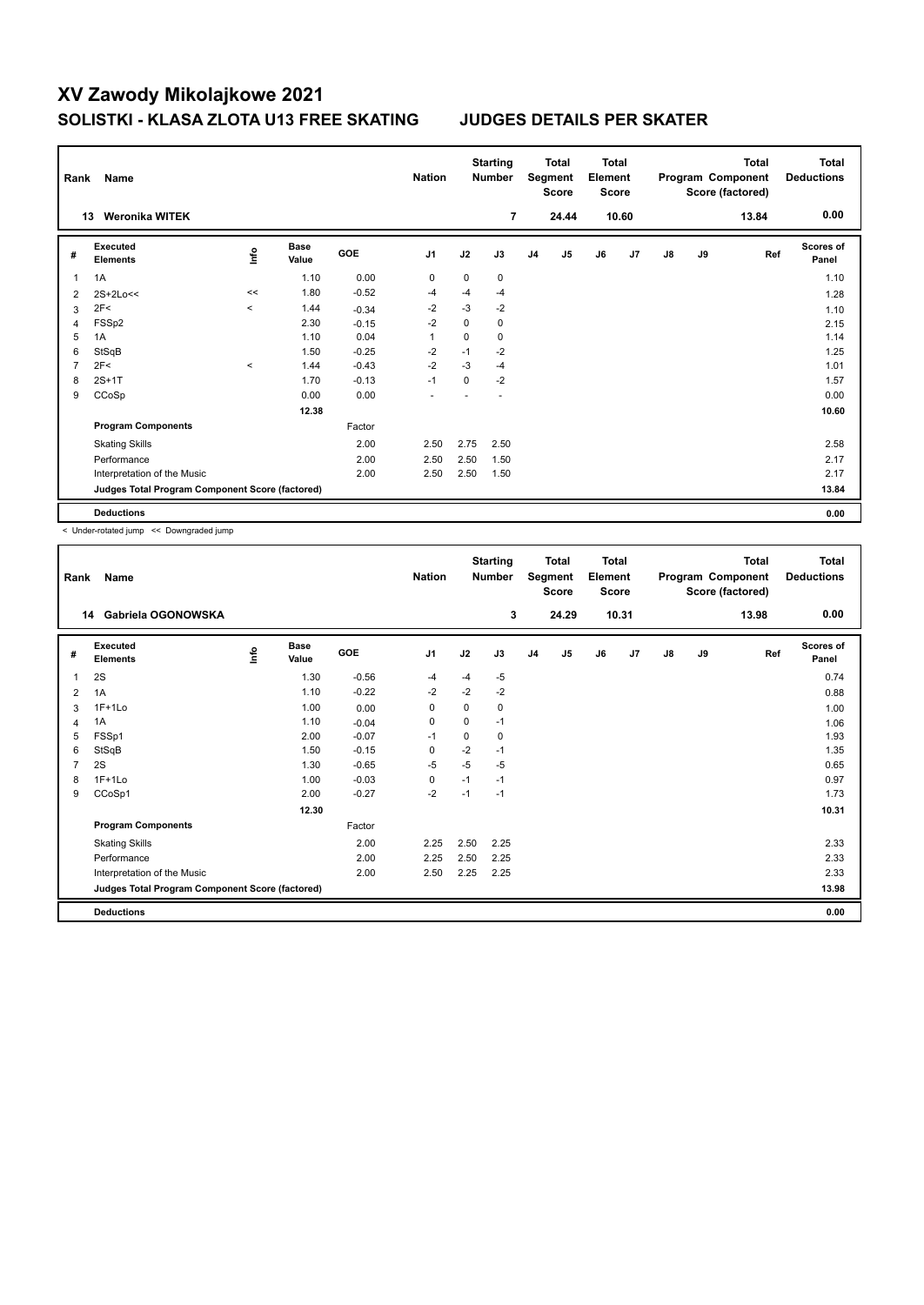| Rank | Name                                            |                                  |                      |            | <b>Nation</b>  |      | <b>Starting</b><br><b>Number</b> |                | <b>Total</b><br>Segment<br><b>Score</b> | Total<br>Element<br><b>Score</b> |                |    |    | <b>Total</b><br>Program Component<br>Score (factored) | <b>Total</b><br><b>Deductions</b> |
|------|-------------------------------------------------|----------------------------------|----------------------|------------|----------------|------|----------------------------------|----------------|-----------------------------------------|----------------------------------|----------------|----|----|-------------------------------------------------------|-----------------------------------|
|      | Julia SLOBODZIAN<br>15                          |                                  |                      |            |                |      | 6                                |                | 23.77                                   |                                  | 11.27          |    |    | 13.00                                                 | $-0.50$                           |
| #    | Executed<br><b>Elements</b>                     | $\mathop{\mathsf{Irr}}\nolimits$ | <b>Base</b><br>Value | <b>GOE</b> | J <sub>1</sub> | J2   | J3                               | J <sub>4</sub> | J <sub>5</sub>                          | J6                               | J <sub>7</sub> | J8 | J9 | Ref                                                   | <b>Scores of</b><br>Panel         |
| 1    | $2T < +2T <$                                    | <<                               | 1.44                 | $-0.52$    | $-5$           | $-5$ | $-5$                             |                |                                         |                                  |                |    |    |                                                       | 0.92                              |
| 2    | 2Lo<+1A+SEQ                                     | $\prec$                          | 1.97                 | $-0.27$    | $-2$           | $-2$ | $-2$                             |                |                                         |                                  |                |    |    |                                                       | 1.70                              |
| 3    | 2S                                              |                                  | 1.30                 | 0.00       | 0              | 0    | 0                                |                |                                         |                                  |                |    |    |                                                       | 1.30                              |
| 4    | 2Lo<                                            | $\,<\,$                          | 1.36                 | $-0.27$    | -2             | $-2$ | $-2$                             |                |                                         |                                  |                |    |    |                                                       | 1.09                              |
| 5    | CCoSp2V                                         |                                  | 1.88                 | $-0.94$    | $-5$           | $-5$ | $-5$                             |                |                                         |                                  |                |    |    |                                                       | 0.94                              |
| 6    | StSqB                                           |                                  | 1.50                 | $-0.25$    | $-2$           | $-1$ | $-2$                             |                |                                         |                                  |                |    |    |                                                       | 1.25                              |
| 7    | 2S                                              |                                  | 1.30                 | $-0.09$    | $-2$           | 0    | 0                                |                |                                         |                                  |                |    |    |                                                       | 1.21                              |
| 8    | 1A                                              |                                  | 1.10                 | 0.00       | 0              | 0    | 0                                |                |                                         |                                  |                |    |    |                                                       | 1.10                              |
| 9    | FSSp2                                           |                                  | 2.30                 | $-0.54$    | $-2$           | $-2$ | $-3$                             |                |                                         |                                  |                |    |    |                                                       | 1.76                              |
|      |                                                 |                                  | 14.15                |            |                |      |                                  |                |                                         |                                  |                |    |    |                                                       | 11.27                             |
|      | <b>Program Components</b>                       |                                  |                      | Factor     |                |      |                                  |                |                                         |                                  |                |    |    |                                                       |                                   |
|      | <b>Skating Skills</b>                           |                                  |                      | 2.00       | 2.50           | 2.50 | 2.25                             |                |                                         |                                  |                |    |    |                                                       | 2.42                              |
|      | Performance                                     |                                  |                      | 2.00       | 2.00           | 2.00 | 2.00                             |                |                                         |                                  |                |    |    |                                                       | 2.00                              |
|      | Interpretation of the Music                     |                                  |                      | 2.00       | 2.25           | 2.00 | 2.00                             |                |                                         |                                  |                |    |    |                                                       | 2.08                              |
|      | Judges Total Program Component Score (factored) |                                  |                      |            |                |      |                                  |                |                                         |                                  |                |    |    |                                                       | 13.00                             |
|      | <b>Deductions</b>                               |                                  | Falls:               | $-0.50$    |                |      |                                  |                |                                         |                                  |                |    |    |                                                       | $-0.50$                           |

< Under-rotated jump << Downgraded jump

| Rank           | Name                                            | <b>Nation</b> |                      | <b>Starting</b><br><b>Number</b> |                | <b>Total</b><br>Segment<br><b>Score</b> | <b>Total</b><br>Element<br><b>Score</b> |                |       | <b>Total</b><br>Program Component<br>Score (factored) |       | <b>Total</b><br><b>Deductions</b> |    |       |                           |
|----------------|-------------------------------------------------|---------------|----------------------|----------------------------------|----------------|-----------------------------------------|-----------------------------------------|----------------|-------|-------------------------------------------------------|-------|-----------------------------------|----|-------|---------------------------|
|                | Anastasiia SEMENCHENKO<br>16                    |               |                      |                                  |                |                                         | $\overline{2}$                          |                | 23.60 |                                                       | 10.60 |                                   |    | 13.50 | $-0.50$                   |
| #              | Executed<br><b>Elements</b>                     | lnfo          | <b>Base</b><br>Value | <b>GOE</b>                       | J <sub>1</sub> | J2                                      | J3                                      | J <sub>4</sub> | J5    | J6                                                    | J7    | $\mathsf{J}8$                     | J9 | Ref   | <b>Scores of</b><br>Panel |
| 1              | $1A+2Lo<<$                                      | <<            | 1.60                 | $-0.55$                          | $-5$           | $-5$                                    | -5                                      |                |       |                                                       |       |                                   |    |       | 1.05                      |
| 2              | CCoSp2V                                         |               | 1.88                 | $-0.69$                          | $-4$           | $-3$                                    | $-4$                                    |                |       |                                                       |       |                                   |    |       | 1.19                      |
| 3              | 2Sq                                             | q             | 1.30                 | $-0.26$                          | -2             | $-2$                                    | -2                                      |                |       |                                                       |       |                                   |    |       | 1.04                      |
| 4              | 2F<                                             | $\prec$       | 1.44                 | $-0.53$                          | -3             | $-3$                                    | $-5$                                    |                |       |                                                       |       |                                   |    |       | 0.91                      |
| 5              | $2S<+1L0$                                       | $\prec$       | 1.54                 | $-0.21$                          | $-2$           | $-2$                                    | $-2$                                    |                |       |                                                       |       |                                   |    |       | 1.33                      |
| 6              | 2F<                                             | $\prec$       | 1.44                 | $-0.34$                          | $-2$           | $-2$                                    | $-3$                                    |                |       |                                                       |       |                                   |    |       | 1.10                      |
| $\overline{7}$ | 1A                                              |               | 1.10                 | 0.00                             | 0              | $\Omega$                                | 0                                       |                |       |                                                       |       |                                   |    |       | 1.10                      |
| 8              | StSqB                                           |               | 1.50                 | $-0.35$                          | $-2$           | $-3$                                    | $-2$                                    |                |       |                                                       |       |                                   |    |       | 1.15                      |
| 9              | FSSp1                                           |               | 2.00                 | $-0.27$                          | $-2$           | $-1$                                    | $-1$                                    |                |       |                                                       |       |                                   |    |       | 1.73                      |
|                |                                                 |               | 13.80                |                                  |                |                                         |                                         |                |       |                                                       |       |                                   |    |       | 10.60                     |
|                | <b>Program Components</b>                       |               |                      | Factor                           |                |                                         |                                         |                |       |                                                       |       |                                   |    |       |                           |
|                | <b>Skating Skills</b>                           |               |                      | 2.00                             | 2.50           | 2.50                                    | 2.50                                    |                |       |                                                       |       |                                   |    |       | 2.50                      |
|                | Performance                                     |               |                      | 2.00                             | 2.25           | 2.00                                    | 2.00                                    |                |       |                                                       |       |                                   |    |       | 2.08                      |
|                | Interpretation of the Music                     |               |                      | 2.00                             | 2.50           | 2.00                                    | 2.00                                    |                |       |                                                       |       |                                   |    |       | 2.17                      |
|                | Judges Total Program Component Score (factored) |               |                      |                                  |                |                                         |                                         |                |       |                                                       |       |                                   |    | 13.50 |                           |
|                | <b>Deductions</b>                               |               | Falls:               | $-0.50$                          |                |                                         |                                         |                |       |                                                       |       |                                   |    |       | $-0.50$                   |

< Under-rotated jump << Downgraded jump q Jump landed on the quarter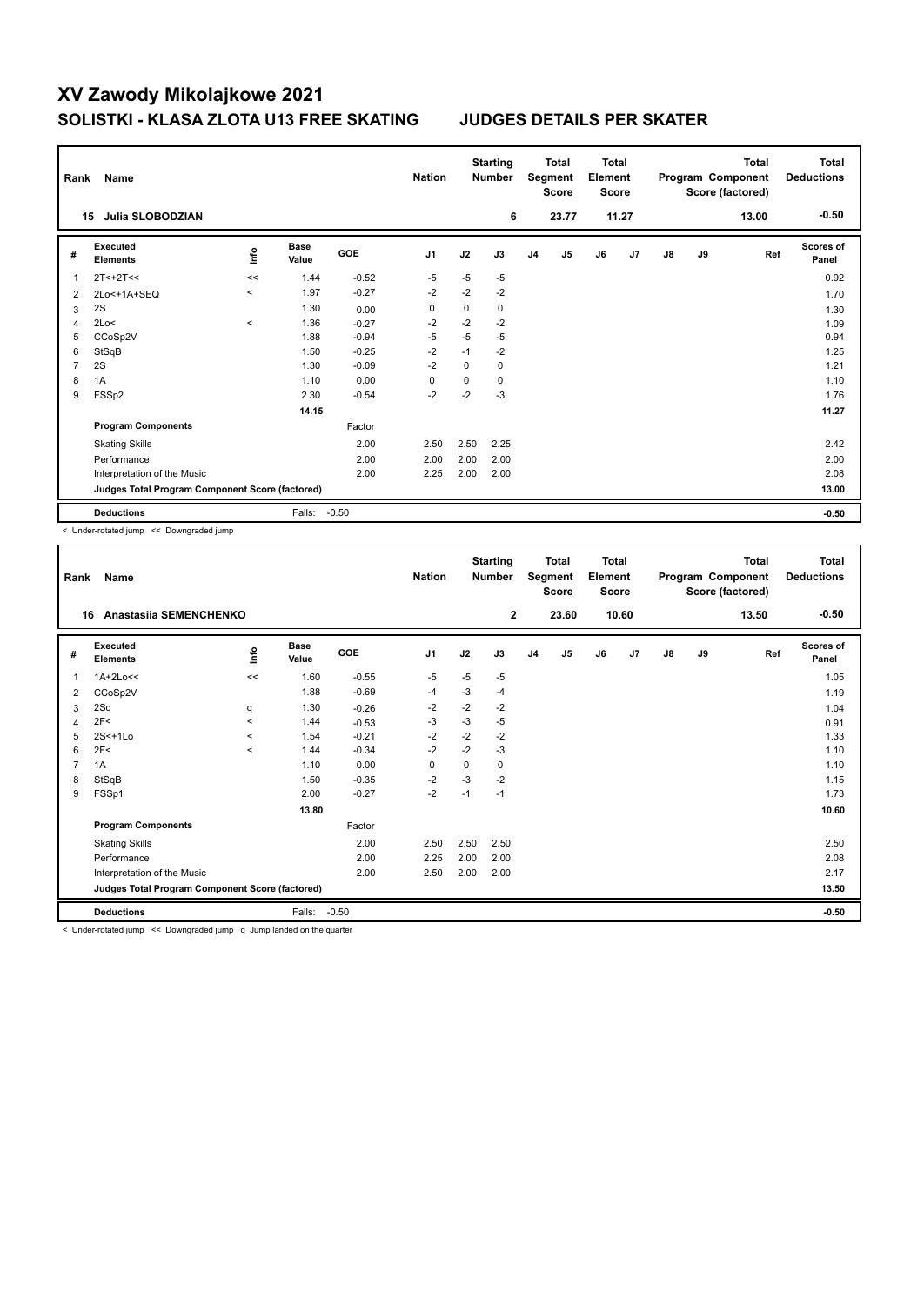| Rank | Name                                            |          |                      |            | <b>Nation</b>  |             | <b>Starting</b><br><b>Number</b> |                | Total<br>Segment<br><b>Score</b> | <b>Total</b><br>Element<br><b>Score</b> |       |               |    | <b>Total</b><br>Program Component<br>Score (factored) | Total<br><b>Deductions</b> |
|------|-------------------------------------------------|----------|----------------------|------------|----------------|-------------|----------------------------------|----------------|----------------------------------|-----------------------------------------|-------|---------------|----|-------------------------------------------------------|----------------------------|
|      | <b>Alexandra GUBEK</b><br>17                    |          |                      |            |                |             | 10                               |                | 23.18                            |                                         | 10.18 |               |    | 13.50                                                 | $-0.50$                    |
| #    | <b>Executed</b><br><b>Elements</b>              | ١nf٥     | <b>Base</b><br>Value | <b>GOE</b> | J <sub>1</sub> | J2          | J3                               | J <sub>4</sub> | J5                               | J6                                      | J7    | $\mathsf{J}8$ | J9 | Ref                                                   | <b>Scores of</b><br>Panel  |
| 1    | 1A                                              |          | 1.10                 | 0.00       | 0              | 0           | 0                                |                |                                  |                                         |       |               |    |                                                       | 1.10                       |
| 2    | 2T <                                            | $\hat{}$ | 1.04                 | $-0.24$    | $-2$           | $-3$        | $-2$                             |                |                                  |                                         |       |               |    |                                                       | 0.80                       |
| 3    | 2S                                              |          | 1.30                 | $-0.65$    | $-5$           | $-5$        | $-5$                             |                |                                  |                                         |       |               |    |                                                       | 0.65                       |
| 4    | CCoSp2V                                         |          | 1.88                 | $-0.44$    | $-3$           | $-1$        | $-3$                             |                |                                  |                                         |       |               |    |                                                       | 1.44                       |
| 5    | $1A+1T$                                         |          | 1.50                 | 0.00       | $\mathbf 0$    | $\mathbf 0$ | $\mathbf 0$                      |                |                                  |                                         |       |               |    |                                                       | 1.50                       |
| 6    | $2S+2Lo<<$                                      | <<       | 1.80                 | $-0.52$    | $-4$           | $-4$        | $-4$                             |                |                                  |                                         |       |               |    |                                                       | 1.28                       |
| 7    | 2Lo<                                            | $\prec$  | 1.36                 | $-0.32$    | $-2$           | $-2$        | $-3$                             |                |                                  |                                         |       |               |    |                                                       | 1.04                       |
| 8    | FSSp2V                                          |          | 1.73                 | $-0.46$    | $-2$           | $-3$        | $-3$                             |                |                                  |                                         |       |               |    |                                                       | 1.27                       |
| 9    | StSqB                                           |          | 1.50                 | $-0.40$    | $-2$           | $-3$        | $-3$                             |                |                                  |                                         |       |               |    |                                                       | 1.10                       |
|      |                                                 |          | 13.21                |            |                |             |                                  |                |                                  |                                         |       |               |    |                                                       | 10.18                      |
|      | <b>Program Components</b>                       |          |                      | Factor     |                |             |                                  |                |                                  |                                         |       |               |    |                                                       |                            |
|      | <b>Skating Skills</b>                           |          |                      | 2.00       | 2.25           | 2.50        | 2.25                             |                |                                  |                                         |       |               |    |                                                       | 2.33                       |
|      | Performance                                     |          |                      | 2.00       | 2.25           | 2.00        | 2.25                             |                |                                  |                                         |       |               |    |                                                       | 2.17                       |
|      | Interpretation of the Music                     |          |                      | 2.00       | 2.00           | 2.25        | 2.50                             |                |                                  |                                         |       |               |    |                                                       | 2.25                       |
|      | Judges Total Program Component Score (factored) |          |                      |            |                |             |                                  |                |                                  |                                         |       |               |    |                                                       | 13.50                      |
|      | <b>Deductions</b>                               |          | Falls:               | $-0.50$    |                |             |                                  |                |                                  |                                         |       |               |    |                                                       | $-0.50$                    |

< Under-rotated jump << Downgraded jump

| Rank | Name                                                    |         |                      |            | <b>Nation</b>  |      | <b>Starting</b><br><b>Number</b> |                | <b>Total</b><br>Segment<br><b>Score</b> | <b>Total</b><br>Element<br><b>Score</b> |       |               |    | <b>Total</b><br>Program Component<br>Score (factored) | <b>Total</b><br><b>Deductions</b> |
|------|---------------------------------------------------------|---------|----------------------|------------|----------------|------|----------------------------------|----------------|-----------------------------------------|-----------------------------------------|-------|---------------|----|-------------------------------------------------------|-----------------------------------|
| 18   | Maja WNEK                                               |         |                      |            |                |      | 8                                |                | 23.10                                   |                                         | 10.58 |               |    | 13.52                                                 | $-1.00$                           |
| #    | Executed<br><b>Elements</b>                             | ١nto    | <b>Base</b><br>Value | <b>GOE</b> | J <sub>1</sub> | J2   | J3                               | J <sub>4</sub> | J5                                      | J6                                      | J7    | $\mathsf{J}8$ | J9 | Ref                                                   | <b>Scores of</b><br>Panel         |
| 1    | 2S                                                      |         | 1.30                 | $-0.65$    | $-5$           | $-5$ | $-5$                             |                |                                         |                                         |       |               |    |                                                       | 0.65                              |
| 2    | 1A                                                      |         | 1.10                 | $-0.04$    | 0              | 0    | $-1$                             |                |                                         |                                         |       |               |    |                                                       | 1.06                              |
| 3    | FSSp2V                                                  |         | 1.73                 | $-0.46$    | $-2$           | $-3$ | -3                               |                |                                         |                                         |       |               |    |                                                       | 1.27                              |
| 4    | 2F<                                                     | $\,<\,$ | 1.44                 | $-0.38$    | $-2$           | $-3$ | -3                               |                |                                         |                                         |       |               |    |                                                       | 1.06                              |
| 5    | 2Lo<                                                    | $\,<\,$ | 1.36                 | $-0.68$    | $-5$           | $-5$ | $-5$                             |                |                                         |                                         |       |               |    |                                                       | 0.68                              |
| 6    | StSqB                                                   |         | 1.50                 | $-0.30$    | $-2$           | $-2$ | $-2$                             |                |                                         |                                         |       |               |    |                                                       | 1.20                              |
| 7    | $1A+2Lo<<$                                              | <<      | 1.60                 | $-0.48$    | $-4$           | $-5$ | -4                               |                |                                         |                                         |       |               |    |                                                       | 1.12                              |
| 8    | 2S                                                      |         | 1.30                 | $-0.26$    | $-2$           | $-2$ | $-2$                             |                |                                         |                                         |       |               |    |                                                       | 1.04                              |
| 9    | CCoSp3                                                  |         | 3.00                 | $-0.50$    | $-3$           | $-1$ | $-1$                             |                |                                         |                                         |       |               |    |                                                       | 2.50                              |
|      |                                                         |         | 14.33                |            |                |      |                                  |                |                                         |                                         |       |               |    |                                                       | 10.58                             |
|      | <b>Program Components</b>                               |         |                      | Factor     |                |      |                                  |                |                                         |                                         |       |               |    |                                                       |                                   |
|      | <b>Skating Skills</b>                                   |         |                      | 2.00       | 2.50           | 2.50 | 2.25                             |                |                                         |                                         |       |               |    |                                                       | 2.42                              |
|      | Performance                                             |         |                      | 2.00       | 2.25           | 2.25 | 2.00                             |                |                                         |                                         |       |               |    |                                                       | 2.17                              |
|      | Interpretation of the Music                             |         |                      | 2.00       | 2.25           | 2.25 | 2.00                             |                |                                         |                                         |       |               |    |                                                       | 2.17                              |
|      | Judges Total Program Component Score (factored)         |         |                      |            |                |      |                                  |                |                                         |                                         |       |               |    |                                                       | 13.52                             |
|      | <b>Deductions</b>                                       |         | Falls:               | $-1.00$    |                |      |                                  |                |                                         |                                         |       |               |    |                                                       | $-1.00$                           |
|      | $\sim$ $\sim$ $\sim$ $\sim$ $\sim$ $\sim$ $\sim$ $\sim$ |         |                      |            |                |      |                                  |                |                                         |                                         |       |               |    |                                                       |                                   |

< Under-rotated jump << Downgraded jump